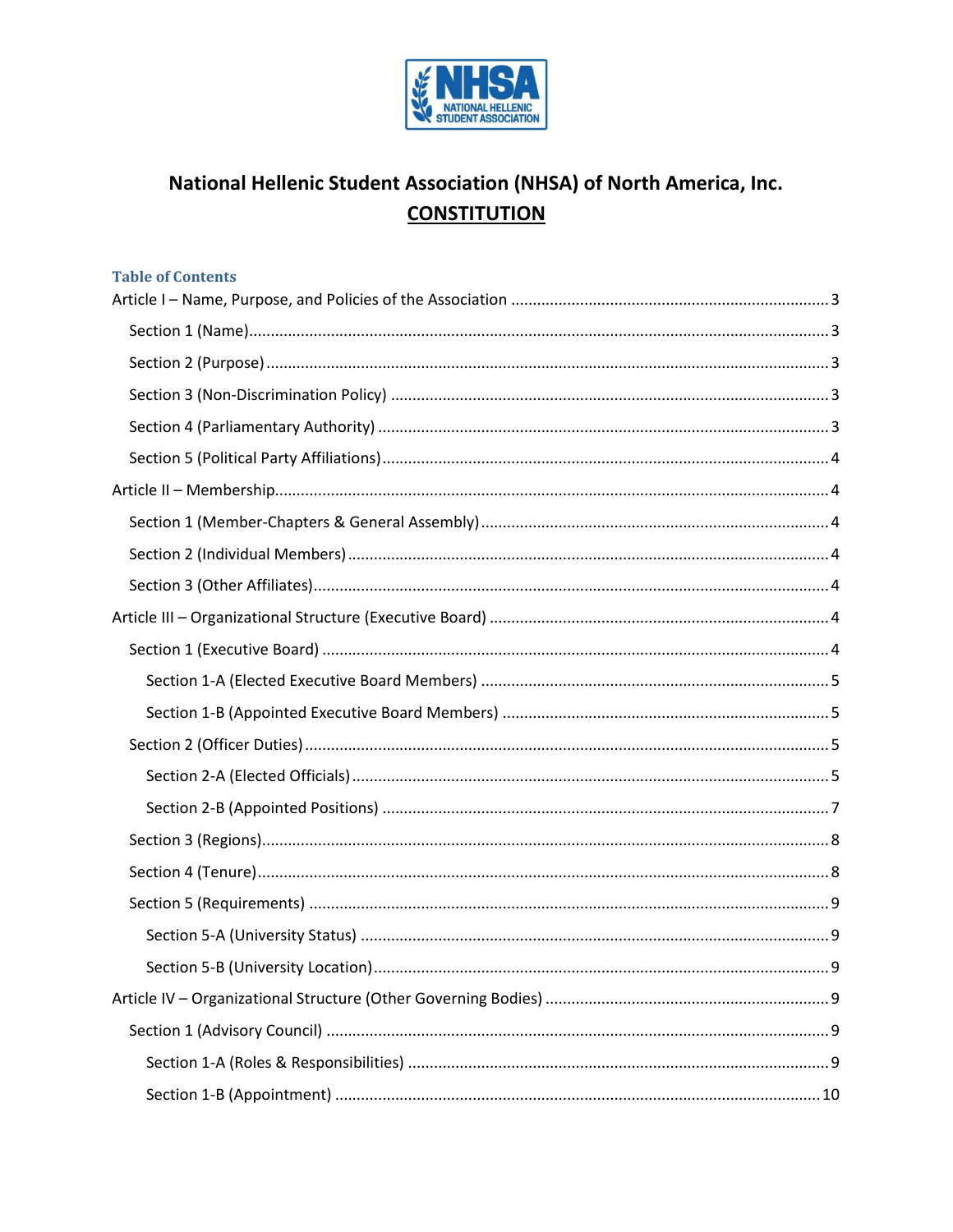

#### Constitution

| Article IX - Termination of the Association's Operations - Method of Dissolution  14 |  |
|--------------------------------------------------------------------------------------|--|
|                                                                                      |  |
|                                                                                      |  |
|                                                                                      |  |
|                                                                                      |  |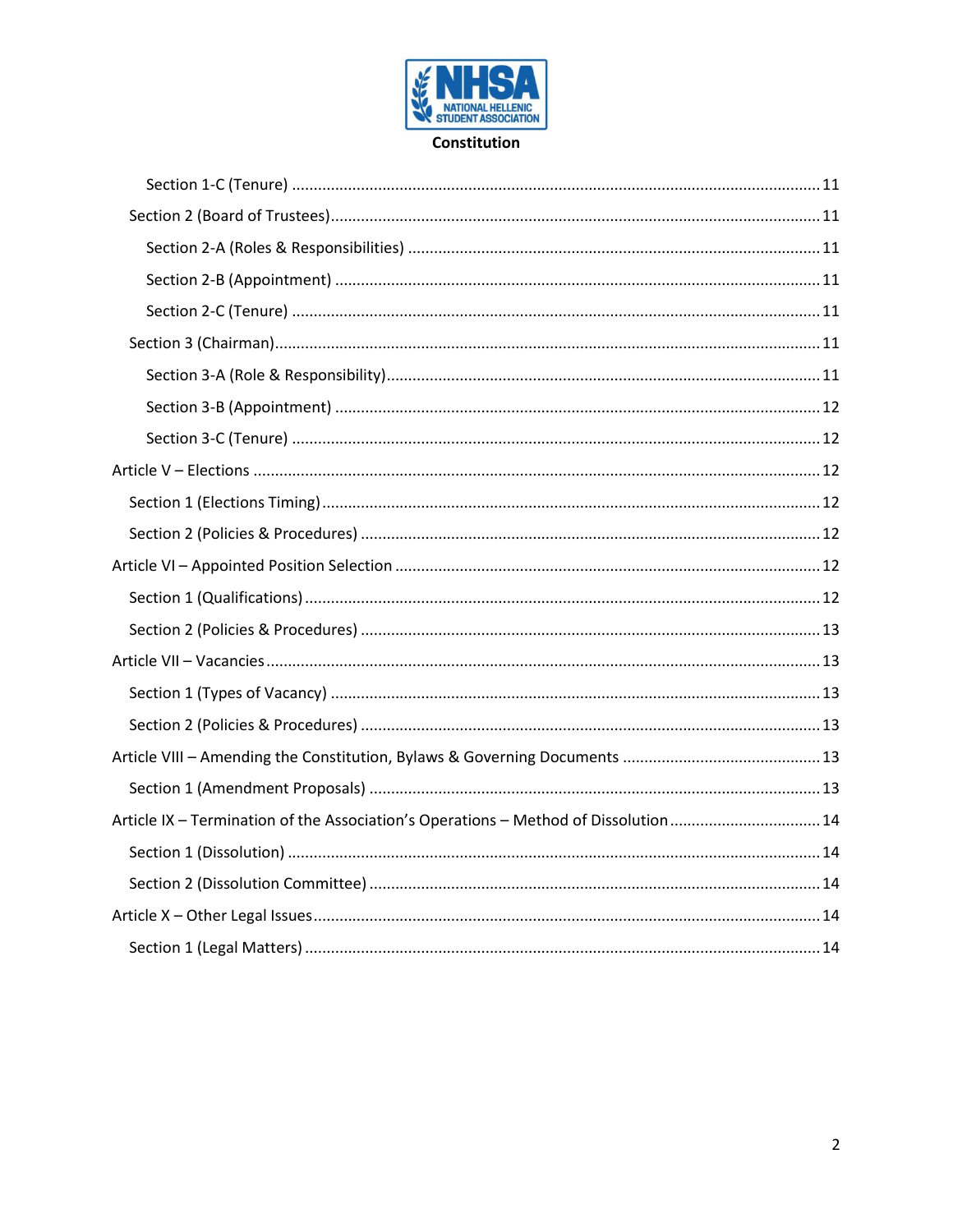

# **Article I – Name, Purpose, and Policies of the Association**

## <span id="page-2-1"></span><span id="page-2-0"></span>**Section 1 (Name)**

The National Hellenic Student Association (NHSA) of North America, Inc. hereafter sometimes referred to as "NHSA" or the "Association."

## <span id="page-2-2"></span>**Section 2 (Purpose)**

The purpose of the National Hellenic Student Association (NHSA) of North America, Inc. is:

- a. To serve as an umbrella organization in North America dedicated to supporting and uniting local Hellenic student organizations without interfering or challenging their autonomy.
- b. To promote fellowship among members of the Hellenic community through cultural, professional, social, and educational activities.
- c. To preserve and to promote the Hellenic culture, heritage, traditions, and the Greek Orthodox religion.
- d. To provide a platform for students of Hellenic descent as well as students interested in Hellenism to share their ideas and collaborate on projects.
- e. To create awareness about issues regarding Greece, Cyprus, Greek/Cypriot Americans, Greek/Cypriot Canadians and to facilitate efforts to address them in an effective manner.
- f. To create bonds with Greece and the Greek community of North America and to develop a useful network in both regions for the members of the Association.
- g. To assist university Hellenic student organizations and members by leveraging resources and providing guidance.
- h. To welcome and to counsel Hellenic students and visitors from Greece and Cyprus.

## <span id="page-2-3"></span>**Section 3 (Non-Discrimination Policy)**

This Association, its members, and officers shall not discriminate against any individual on the basis of age, color, disability, gender identity or expression, national origin, race, religion, sex, sexual orientation, or veteran status.

## <span id="page-2-4"></span>**Section 4 (Parliamentary Authority)**

Though the minority shall be heard, and absentees protected, the majority shall decide. Every member of the Association is entitled to express their opinion through the appropriate channels. The proposals put forth in the General Assembly (defined in Article II, Section 1) meetings must be approved by a majority of eligible voters (defined in Bylaws: Membership, Article Ι, Section 3) at the meetings, so long as a quorum (defined in Bylaws: Meetings, Article I, Section 3) is maintained. General Assembly meetings will run in accordance to Robert's Rules of Order.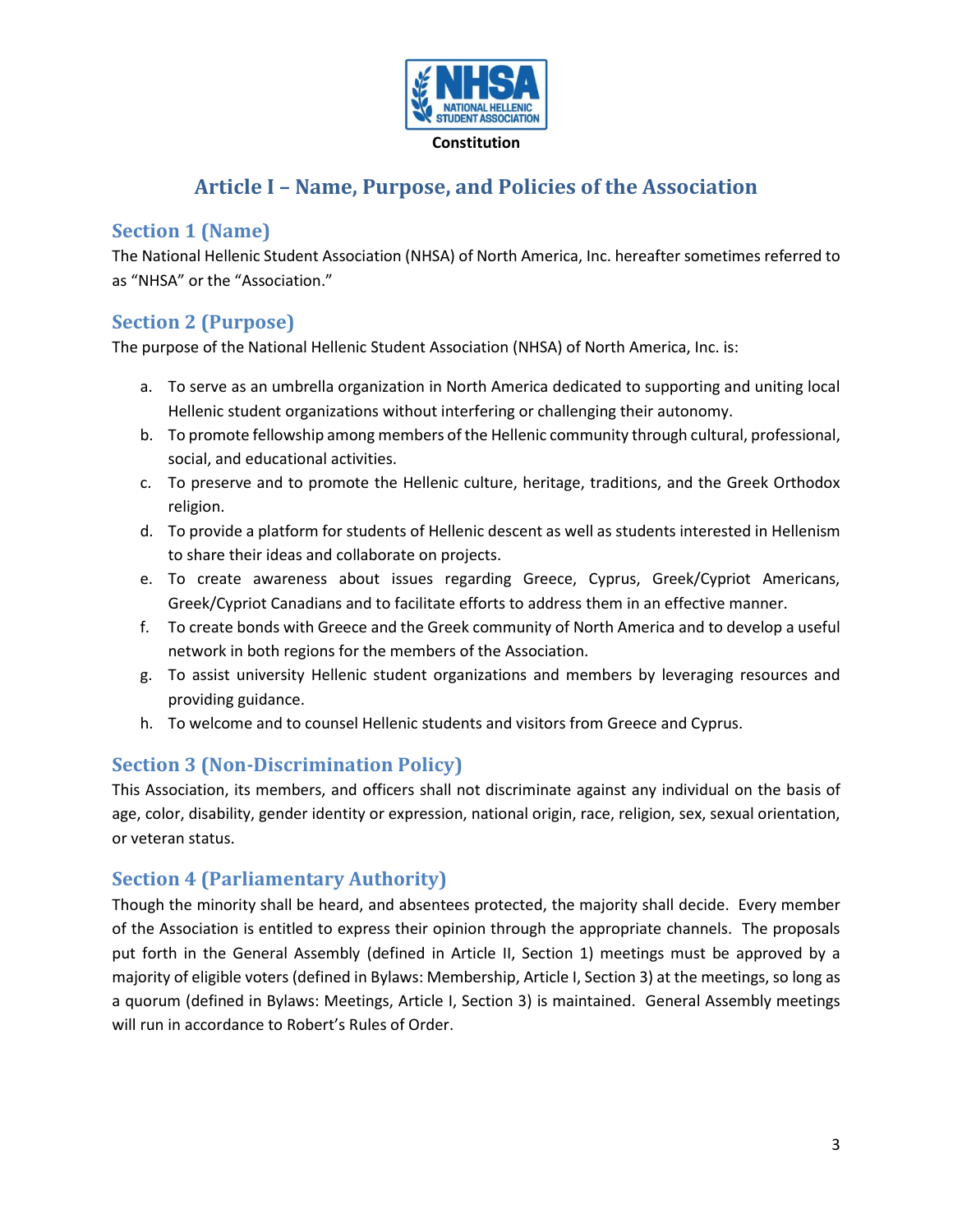

## <span id="page-3-0"></span>**Section 5 (Political Party Affiliations)**

The Association has no affiliation with political parties in the United States, Canada, Cyprus, or Greece. Any views expressed by any member and/or program participants do not represent the views of the Association. The Association shall not engage in political activities. Political activities are defined as any participation in a campaign on behalf of or in opposition to any candidate for public office in any country. Activities concerning cultural, educational, social, or international issues are not considered political activity. The ultimate decision as to what constitutes political activity shall lie with the Executive Board (defined in Article III, Section 1).

# **Article II – Membership**

### <span id="page-3-2"></span><span id="page-3-1"></span>**Section 1 (Member-Chapters & General Assembly)**

General membership shall be open to any university Hellenic student organization located in the United States or Canada. These members will be known as "Member-Chapters" of NHSA. Collectively, all Member-Chapters Delegate (defined in Bylaws: Membership, Article I, Section 3) will be known as the "General Assembly".

## <span id="page-3-3"></span>**Section 2 (Individual Members)**

Individual membership shall be open to any student or recent alumni in the United States and Canada who are either of Greek or Cypriot descent or demonstrate an active and genuine interest in the Hellenic culture and affairs, without regard to race, ethnic origin, color or religious beliefs, and who are interested in and supportive of the purposes, principles, programs, and policies of NHSA. Individual members will not be allowed to vote; however, may participate in NHSA events, programs, and initiatives.

### <span id="page-3-4"></span>**Section 3 (Other Affiliates)**

Other university affiliates, including faculty, staff, and alumni, as well as professionals, partners, etc. can become Individual Associate Members. Furthermore, they may become members of the Board of Trustees (defined in Article IV, section 2) or Advisory Council (defined in Article IV, Section 1) should they be referred to and approved by the Executive Board. Individual Associate Members, Board of Trustees, and Advisory Council Members shall not have the right to vote during a General Assembly meeting; however, they may voice their opinion.

# **Article III – Organizational Structure (Executive Board)**

### <span id="page-3-6"></span><span id="page-3-5"></span>**Section 1 (Executive Board)**

The officers of the Association, referred to as the "Executive Board" are: President, Vice President, Director of Operations, Treasurer, Director of Communications, Director of Special Projects & Initiatives, Director of Marketing, Finance Director, Recruitment Director, Logistics Director, and IT Director.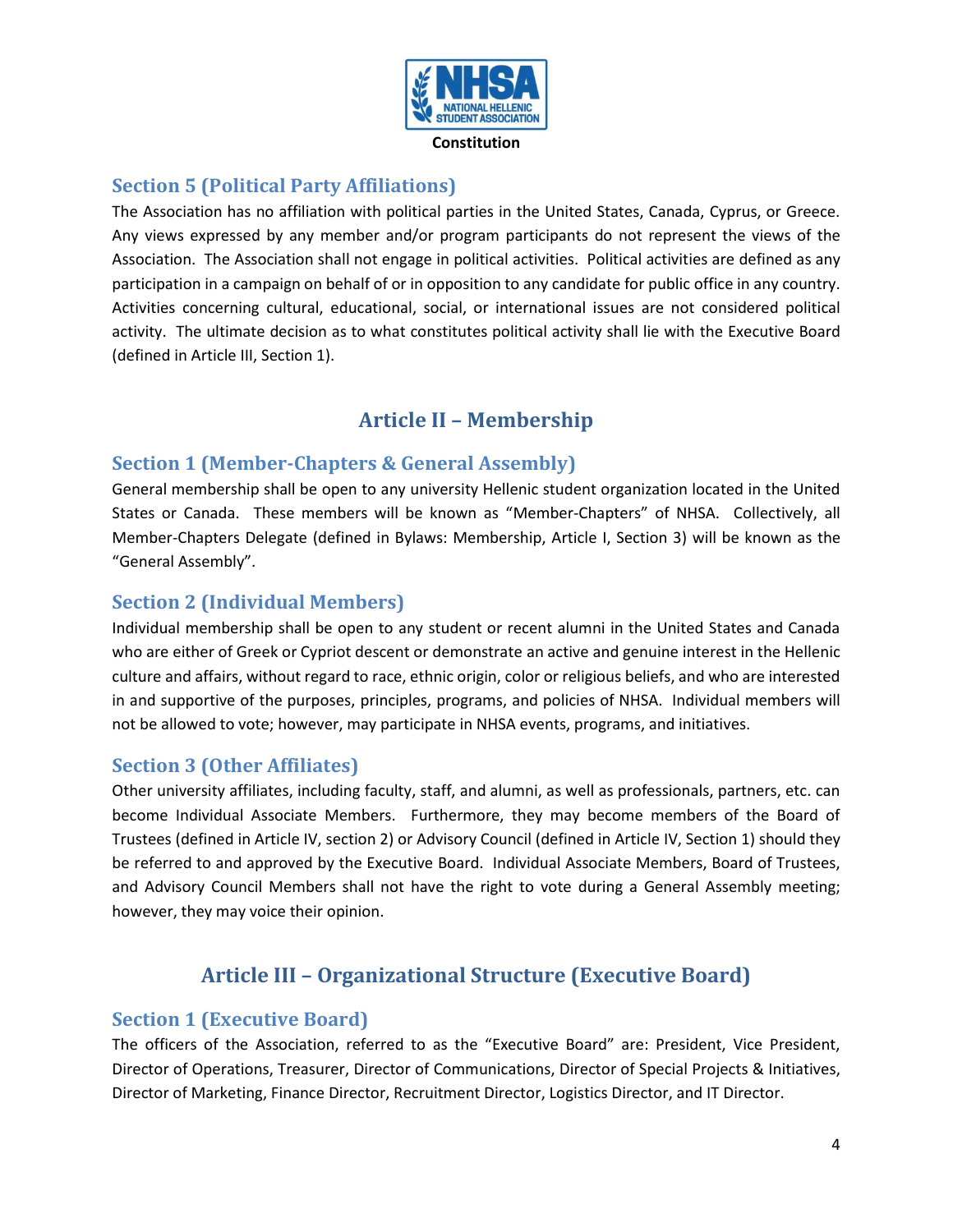

All members of the Executive Board, agree, upon taking office that they shall read, uphold, and abide by the provisions of this Constitution and all other governing documents of the National Hellenic Student Association (NHSA) of North America, Inc. None of the Executive Board members shall use the resources of NHSA for any action or reason that does not serve the purpose of NHSA, as described by Article I, Section 2 and/or comply with its nonprofit 501(c)(3) status. The Executive Board shall document and report any misuse of NHSA's name or resources.

No individual Executive Board member shall hold two offices listed in this section.

### <span id="page-4-0"></span>**Section 1-A (Elected Executive Board Members)**

The following positions shall be determined during the annual elections at the General Assembly meeting: President, Vice President, Director of Operations, Treasurer, Director of Communication, Director of Special Projects & Initiatives, and Director of Marketing.

### <span id="page-4-1"></span>**Section 1-B (Appointed Executive Board Members)**

The following positions shall be determined by appointment and subsequent approval by a two thirds (2/3) vote of the elected officials (including the President): Finance Director, Recruitment Director, Logistics Director, IT Director, and Regional Directors.

## <span id="page-4-2"></span>**Section 2 (Officer Duties)**

### <span id="page-4-3"></span>**Section 2-A (Elected Officials)**

### *President*

The President duties:

- Preside over the meetings and/or functions of the Association;
- Set the policies of the Association according to the Constitution and other governing documents, the ethical standards;
- Together with the other officers, defines a course of action according to the management style and the changes necessary for NHSA;
- Lead and inspire the efforts of the Executive Board;
- To call for Executive Board meetings, elections, Conventions, and General Assembly meetings.

### *Vice President*

The Vice President duties:

- Supporting the President and the operations of NHSA;
- Oversee, along with the President, all operations and policies of the Association;
- Should the President be absent, the Vice President shall assume the responsibilities of the President;
- The Vice President shall report to the President.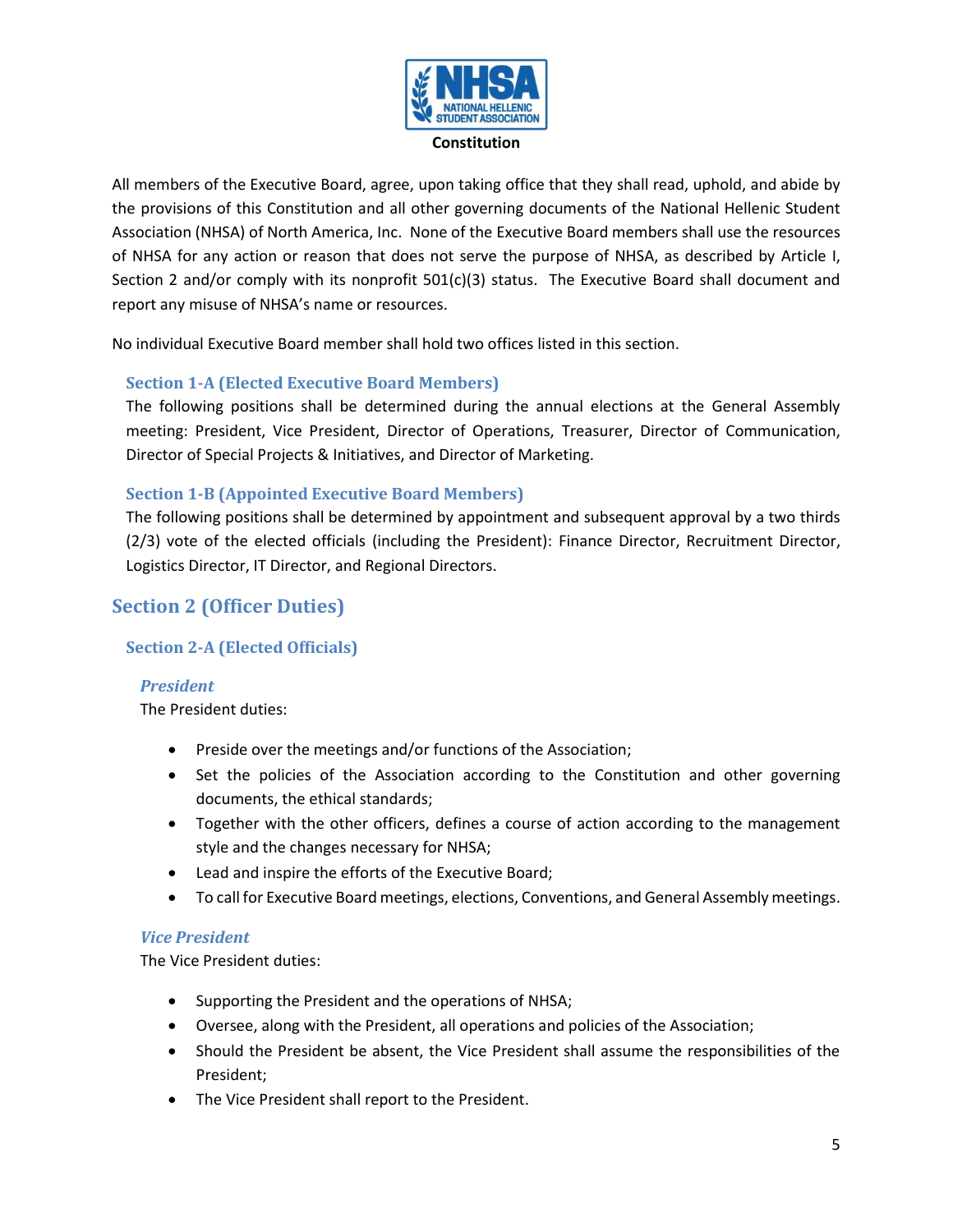

### *Director of Operations*

The Director of Operations duties:

- Manage the activities of all the Directors to ensure proper execution of directives and responsibilities;
- Oversee the overall operations of the Association to ensure proper allocation of resources;
- Supervise the administrative aspects of NHSA including, but not limited to, meeting minutes and document retention;
- The Director of Operations shall report to the President.

#### *Treasurer*

The Treasurer duties:

- Responsible for all Association funds, including collection of all fees and donations;
- Payment of all bills under the direction of the Executive Board;
- Keep accurate records of all receipts and disbursements;
- Present financial reports at Executive Board meetings and General Assembly meetings;
- Pass down all of their records to the next Treasurer;
- Assisting the Finance Director and/or facilitating the process of fundraising;
- The Treasurer shall report to the President.

### *Director of Communications*

The Director of Communications duties are to:

- Develop and oversee the execution of a communication/marketing plan, across all platforms, for NHSA and its programs;
- Monitor incoming communication, develop/compose and/or proof outgoing communication;
- Build and maintain relationships with other Hellenic organizations as well as Greek study programs and Member-Chapters;
- Maintain media contacts and distribute press releases;
- The Director of Communications shall report to the President,

#### *Director of Special Projects & Initiatives*

The Director of Special Projects & Initiatives duties:

- Coordinate all special projects and initiatives that NHSA has or wishes to create or participates in;
- Conceptualizing, planning, executing, and overseeing the Association's projects and initiatives (The Executive Board shall make the final decision as to which initiatives NHSA should create or participate in);
- Manage committees associated with the projects and initiatives (if applicable);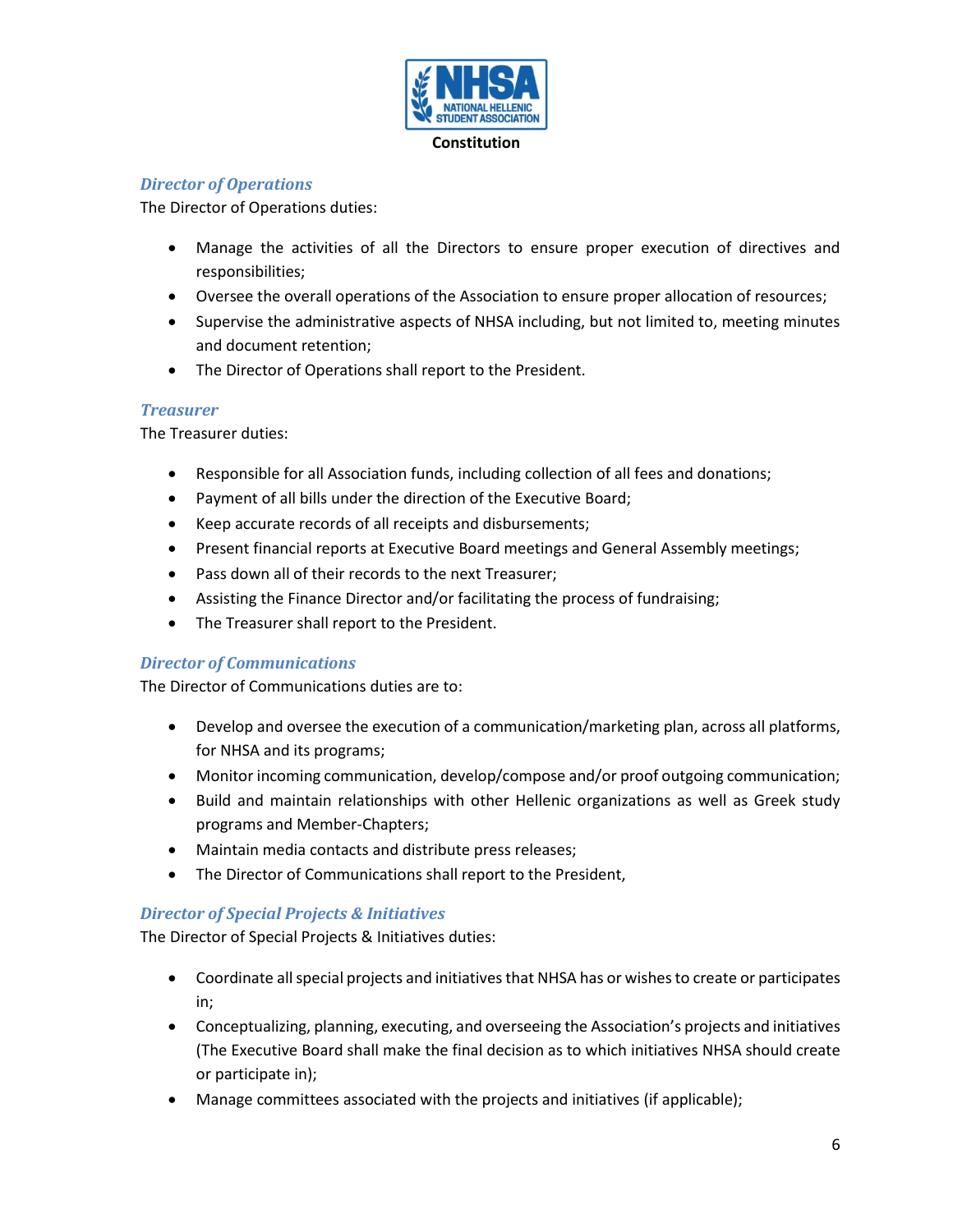

• The Director of Special Projects & Initiatives shall report to the President.

### *Director of Marketing*

The Director of Marketing duties:

- Develop a marketing strategy for NHSA;
- Design or assist in the design of NHSA marketing and promotion tools (flyers, logos, etc.);
- Track the success of marketing tools implemented by the Association;
- The Director of Marketing shall report to the President.

### <span id="page-6-0"></span>**Section 2-B (Appointed Positions)**

#### *Finance Director*

The Finance Director duties are:

- Assisting the Treasurer in budgeting, accounting, and general treasury needs;
- Developing a fundraising plan and setting goals for each academic year/specific project;
- Work closely with the Treasurer and other Executive Board members in their fundraising effort;
- Develop/update a sponsorship list and maintain the communication with potential sponsors;
- The Finance Director shall report to the Treasurer.

#### *Recruitment Director*

The Recruitment Director duties are:

- Oversee the recruitment and retention of Member-Chapters in all NHSA Regions;
- Maintain communication with Delegates and Member-Chapters;
- Convey Member-Chapter requests/interests to the Executive Board;
- Be a conduit of advice and material supports from NHSA to the Member-Chapters
- Implement NHSA sponsored Member-Chapter activities;
- The Recruitment Director shall report to the Director of Communications

#### *Logistics Director*

The Logistics Director duties are:

- Taking meeting minutes at all Executive Board and General Assembly Meeting;
- Keep records of all documents, membership lists, and forms;
- Responsible for delegating logistical aspects of events, Conventions, and the Association and assisting, to this extent, the Chief of Staff;
- The Logistics Director will report to the Director of Operations.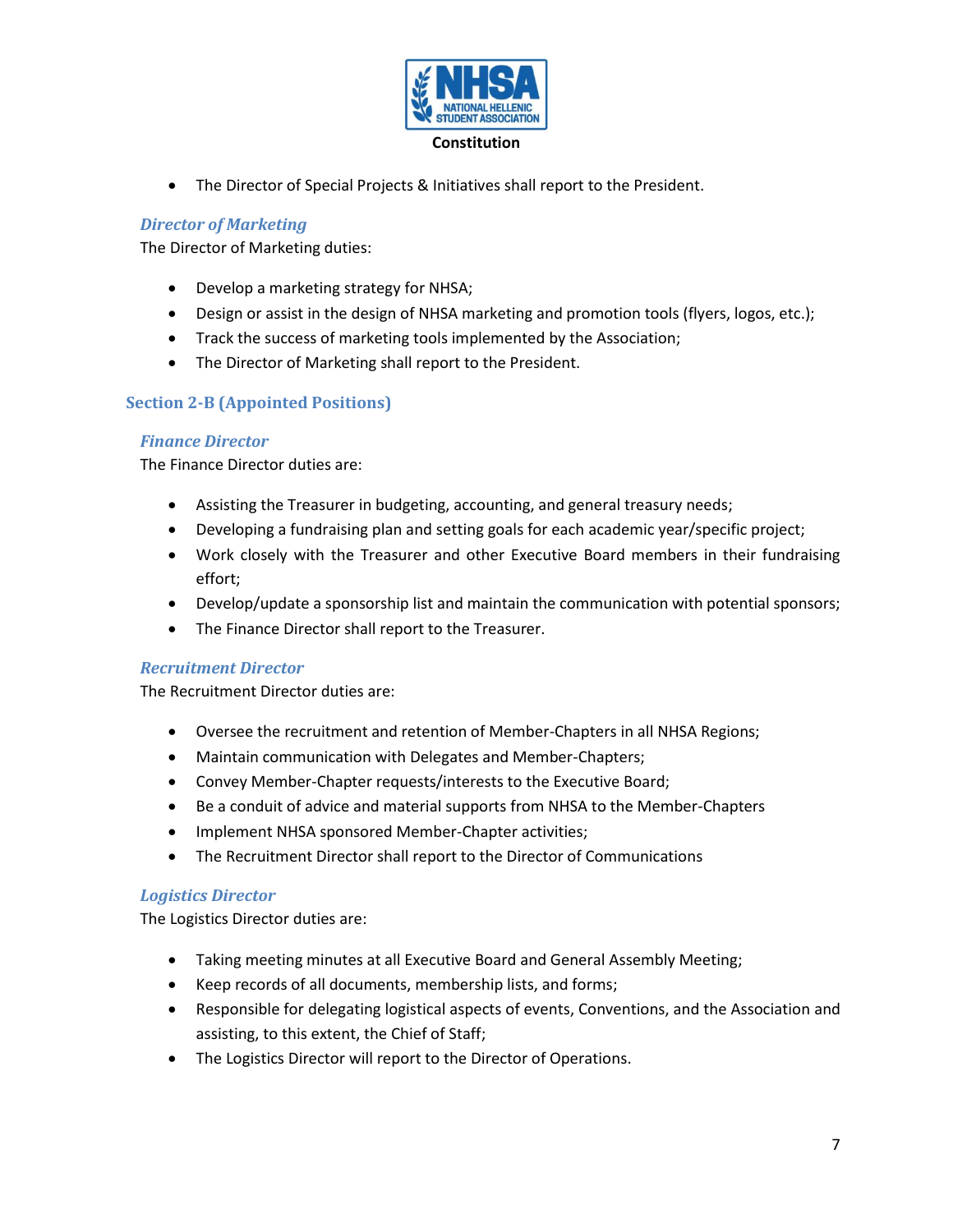

### *IT Director*

The IT Director duties are:

- Responsible for all technology of the Association, primarily focusing on the NHSA websites;
- Shall maintain NHSA communication channels (e.g. Slack) and electronic to-do lists;
- The IT Director shall report to the Director of Operations.

### *Regional Directors*

There shall be one Regional Director that will be appointed per NHSA Region. The Regional Director duties are:

- Coordinating the NHSA programs in their area of responsibility;
- Working with rest of the Executive Board in order to best allocate the resources of their Region;
- Maintaining communication with the Member-Chapters in the Region along with the Director of Operations;
- Assist in recruiting, maintaining, and engaging Member-Chapters in their respective Region;
- Regional Directors shall report to the Director of Operations.

## <span id="page-7-0"></span>**Section 3 (Regions)**

For better serving its members on the local level, the NHSA governing structure includes ten Regional Directors, one for each of the following geographic regions:

- a. Canada 1: Montreal/Ottawa
- b. Canada 2: Toronto
- c. Great Lakes (IA, IL, IN, MI, MN, MO, OH, WI)
- d. Mideast (DC, DE, MD, PA, VA, WV)
- e. New England (MA, ME, NH, RI, VT)
- f. North Central (AK, CO, ID, KS, MT, ND, NE, OR, SD, UT, WA, WY)
- g. Northeast (CT, NJ, NY)
- h. South Central (AR, LA, NM, OK, TX)
- i. Southeast (AL, FL, GA, KY, MS, NC, SC, TN)
- j. Southwest (AZ, CA, HI, NV)

The Executive Board may split or fuse regions as they see fit, without the need for Constitutional amendments.

## <span id="page-7-1"></span>**Section 4 (Tenure)**

The term of office for the Executive Board shall be from January  $1<sup>st</sup>$  until December 31<sup>st</sup> (one year). The time between electorate General Assembly meetings and January  $1<sup>st</sup>$  will serve as a transition period. Individuals appointed to or promoted within the Executive Board in the case of a vacancy (defined in Article VII), shall retain their position until the end of the term of the member they replaced.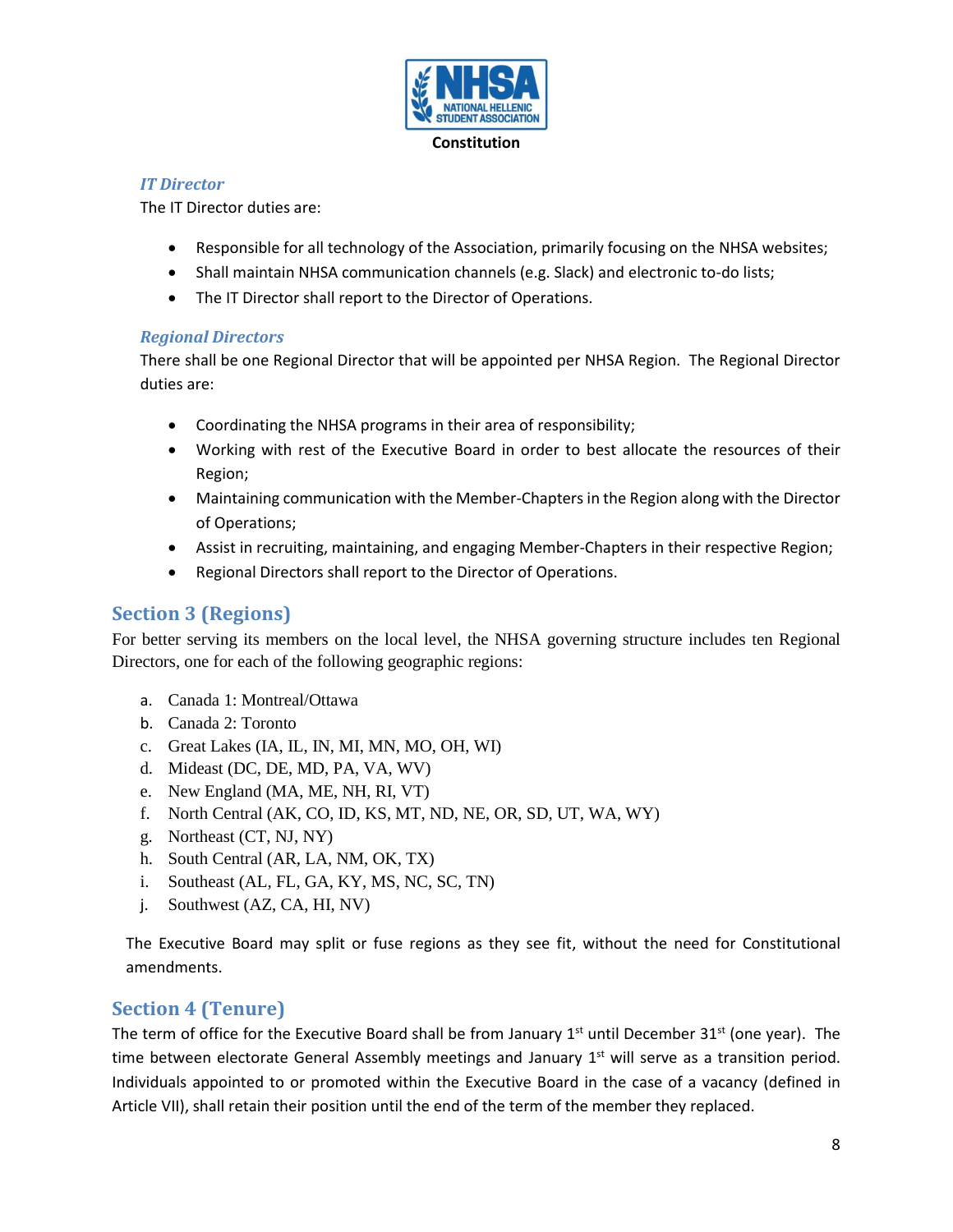

The longest consecutive period a person can serve in the same position on the Executive Board is three (3) years. A person may serve on the Executive Board in various positions for up to five (5) consecutive years.

## <span id="page-8-0"></span>**Section 5 (Requirements)**

The below requirements must be met in order to hold a position on the Executive Board.

### <span id="page-8-1"></span>**Section 5-A (University Status)**

For elected Executive Board members, it is recommended that they are a student during their tenure; however, they may run for office within the calendar year of their gradation and hold that position for up to two (2) calendar year following. For those in appointed positions, they may be appointed for office up to three (3) calendar years following their graduation. A year is defined as January 1<sup>st</sup> to December 31<sup>st</sup>.

### <span id="page-8-2"></span>**Section 5-B (University Location)**

All Executive Board members must reside in the United States or Canada throughout their tenure. If an Executive Board member lives outside of the United States or Canada for more than 30 consecutive days (excluding winter or summer vacation as per their university academic calendars or study abroad programs), they must resign or they will be removed from their position, without the need for an impeachment process.

# <span id="page-8-3"></span>**Article IV – Organizational Structure (Other Governing Bodies)**

## <span id="page-8-4"></span>**Section 1 (Advisory Council)**

### <span id="page-8-5"></span>**Section 1-A (Roles & Responsibilities)**

The Advisory Council may consist of founders, past Executive Board members, or individuals with no prior membership who will serve as representatives of NHSA in conjunction with the Executive Board as well as serve as advisers to the Executive Board. Advisory Council members may not serve on the Executive Board or the Board of Trustees and must have completed at least their undergraduate studies. One role is to assist in the transition from one Executive Board to another to ensure the continuation of the Association and advise on Constitutional matters and initiative decisions. The Advisory Council may make recommendations and provide information to the Executive Board on, but not limited to, the Constitution, initiatives, and strategic planning, as well as monitoring and evaluating the Association. This Council will also maintain the legality of initiatives and compliance with 501(c)(3) nonprofit status. The Executive Board will submit a report of key activities, budget and financial information, and initiative evaluation metrics twice a year (once in December and the other in June).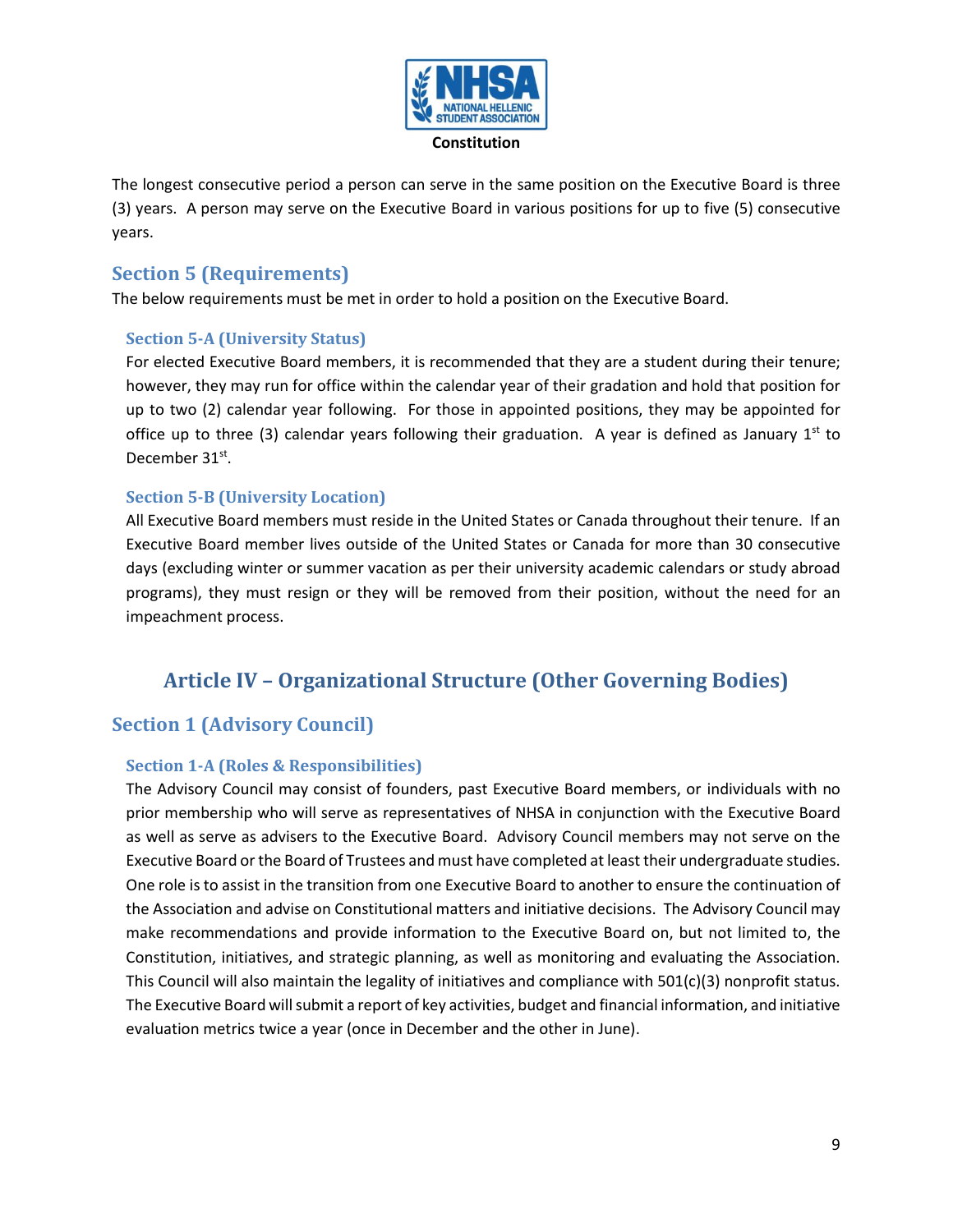

The Advisory Council members are considered honorary members and do not possess voting power on matters before the Executive Board or the General Assembly; however, they can vote on matters within the Advisory Council by simple majority with a quorum of two-thirds (2/3) of the total members.

It is recommended that the Executive Board should work with and seek the advice and opinions from the Advisory Council before making final decisions on initiatives, policies, and agendas. The Advisory Council can also propose initiatives, policies, and ideas to the Executive Board, who can implement them upon simple majority vote.

The Advisory Council is tasked with not only advising the Executive Board, but also, auditing NHSA. The audit may take many forms, some of which are through financial audits, meeting minute reviews, impeachment investigations, and the interpretation and the upholding of the NHSA Constitution. The Council has the right to initiate an official audit upon a simple majority vote. The Council shall provide a report on the findings of the audit and make recommendations for addressing any issues identified. In the case where an audit reveals serious mismanagement, fiscal noncompliance, illegal actions, or acts that may jeopardize the Association's nonprofit  $501(c)(3)$  status or legal entity status, or emergent recommendations are not addressed by the Executive Board, the Advisory Council may initiative an impeachment process (defined in Bylaws: Vacancies, Article I, Section 2) or cancel the operations of the Association until they deem appropriate.

The Advisory Council shall meet semi-annually at a place and time decided upon by the Advisory Council Chairman.

### <span id="page-9-0"></span>**Section 1-B (Appointment)**

Any member of the Executive Board, the General Assembly, Board of Trustees, Chairman, or current Advisory Council can suggest an individual for the Advisory Council. In order for a nomination to become an appointee, they must be voted on by a simple majority of the Executive Board and current Advisory Council, each conducting their own vote or the Executive Board and the Chairman (current Advisory Council will have one (1) vote to break a tie should it occur). During this vote, the President shall be given voting power. A quorum for the vote is defined by two-thirds (2/3) of the total members from each party. Prior to nomination votes by either party, there should be a joint discussion. Once a nomination is made, it is taken to the General Assembly to vote. Each member of the Advisory Council must be voted on by a simple majority of the General Assembly who is present in the quorum (defined in Bylaws: Meetings, Article I, Section 3). There will be a minimum of three (3) and a maximum of seven (7) Advisory Council members. It is suggested that at least one (1) Advisory Council member is from the United States and one (1) from Canada. The Past President may serve on the Advisory Council if they do not serve on the Board of Trustees or on the Executive Board, should there be any vacancies and they are approved, per the guidelines outlined herein. Individuals who are nominated may serve as interim members of the Advisory Council prior to the General Assembly approval. *[This Section to take effect in 2017 – In 2017, this bracket shall be removed.]*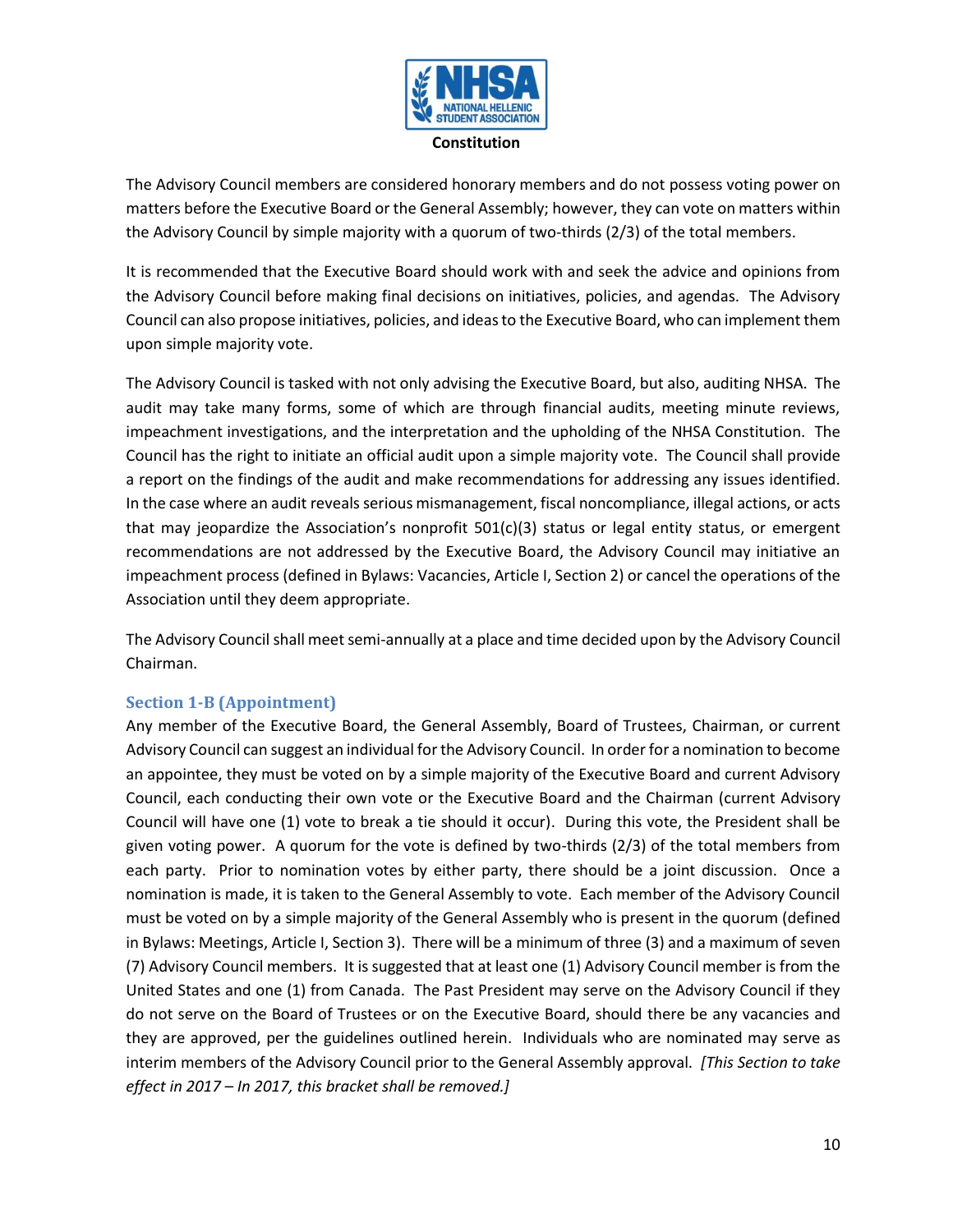

### <span id="page-10-0"></span>**Section 1-C (Tenure)**

Advisory Council members will serve two-year terms with no term limits. Upon the completion of a term, the Advisory Council member must be reapproved through the joint discussion (defined in Article IV, Section 1-B) and by a majority vote of the General Assembly.

## <span id="page-10-1"></span>**Section 2 (Board of Trustees)**

### <span id="page-10-2"></span>**Section 2-A (Roles & Responsibilities)**

The Board of Trustees is a group of committed supporters (financial, academic, professional) to NHSA, including, but not limited to, university faculty, professionals, and partners, which has the role of advising the Executive Board and commenting on NHSA strategy. The Board of Trustees has similar roles and responsibilities as the Advisory Council, however, due to their financial commitment, their decisions, made by simple majority with a quorum of two-thirds (2/3) of the total members, may overturn or outweigh that of the Advisory Council and the Executive Board. The Board of Trustees are considered honorary members and do not possess voting power on matters before the Executive Board or the General Assembly; however, they can vote on matters within Board of Trustees.

The Board of Trustees should have annual meetings at a place and time determined by the Board of Trustees Chairman.

### <span id="page-10-3"></span>**Section 2-B (Appointment)**

The Board of Trustees is comprised of individuals who value the Hellenic heritage and culture, who are genuinely interested in issues affecting Greece, Cypriot, Greek/Cypriot American/Canadian students. These individuals should be professionals and active members of their communities. Membership to the Board of Trustees follows invitation sent out by the Executive Board. The Board of Trustees membership is based on a monetary donation to NHSA with the amount and frequency to be determined by the Executive Board. There shall be at least three (3) Board of Trustees and no more than nine (9). The Past President may serve on the Board of Trustees if they do not serve on the Advisory Council or on the Executive Board, should positions be available and they are approved, per the guidelines outlined herein.

### <span id="page-10-4"></span>**Section 2-C (Tenure)**

The Board of Trustees shall serve four (4) year terms with no term limit so long as the Executive Board sends them an invitation to continue their service.

## <span id="page-10-5"></span>**Section 3 (Chairman)**

### <span id="page-10-6"></span>**Section 3-A (Role & Responsibility)**

The Chairman is responsible for the proper governance of NHSA as an entity including the Executive Board, Advisory Council, and Board of Trustees and shall serve as an agent of NHSA. The Chairman will serve as a bridge for the Executive Board, the Advisory Council, and Board of Trustees. They will also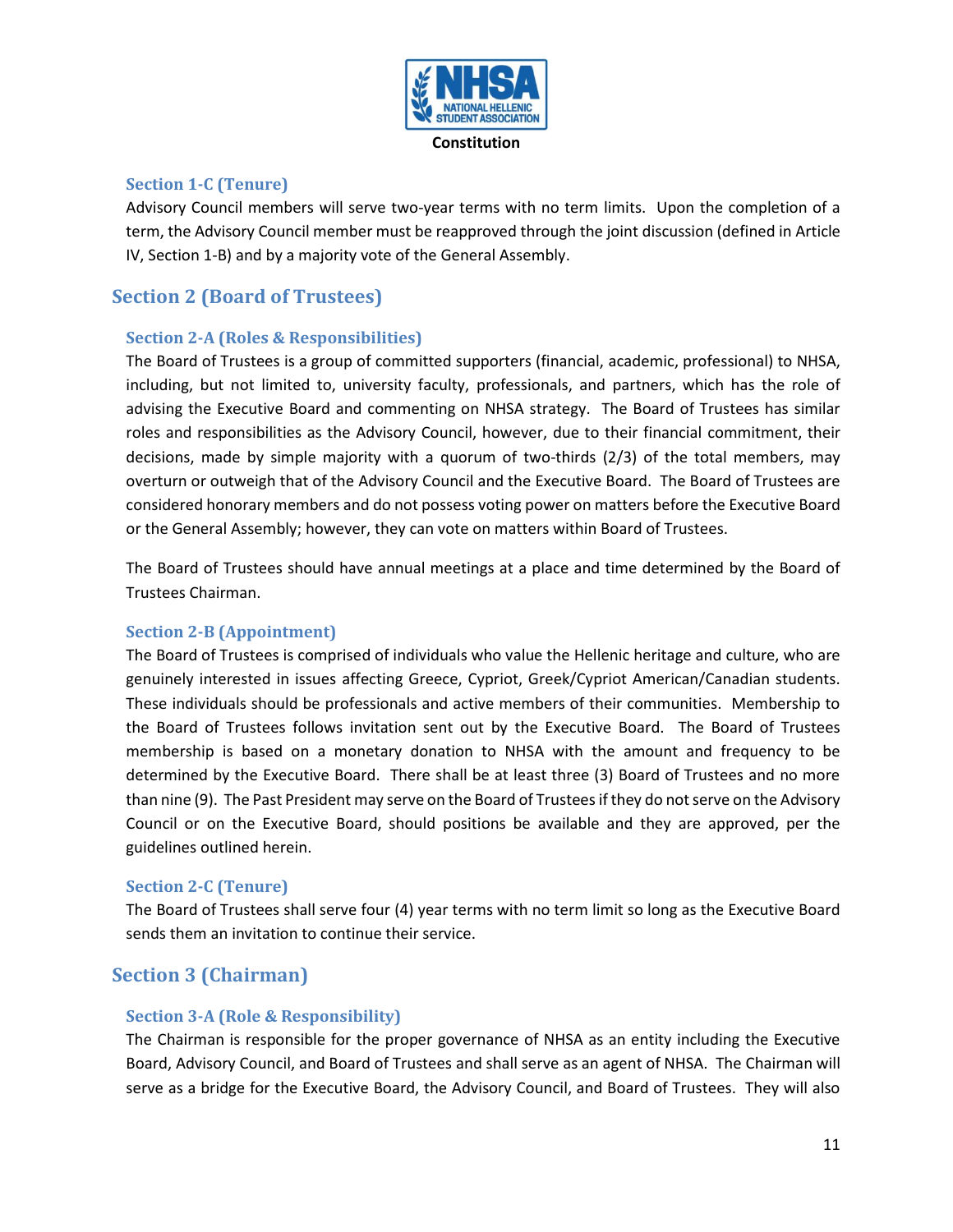

use their resources (financial, network, etc.) to aid the Executive Board in its activities and duties. The Chairman may become a member of either the Advisory Council or Board of Trustees should positions be available; however, they do not need to be approved per the approval process (defined in Article V, Section 1-B & 2-B). The Chairman shall have the power to initiate an audit of the Executive Board, the Advisory Council, and/or Board of Trustees. The Chairman should be consulted on all Constitutional, legal, contractual, and financial matters faced by NHSA on any level of the organizational structure. It is their job, along with the Advisory Council to maintain the legality of NHSA as it pertains to NHSA as a legal entity, its 501(c)(3) nonprofit status, and that there is compliance with this Constitution, Bylaws, and/or all governing documents. They shall work with the Treasurer to ensure all financial compliance.

### <span id="page-11-0"></span>**Section 3-B (Appointment)**

The Chairman shall be appointed by a joint committee consisting of the President and Vice President representing the Executive Board, three (3) Advisory Council members, and, if available, two (2) Board of Trustee members. All parties must be present for a vote to occur and a simple majority is required to pass a vote. The Chairman appointment shall take place within one (1) month following elections.

### <span id="page-11-1"></span>**Section 3-C (Tenure)**

The Chairman shall hold office for three (3) years and the selection of a new Chairman will occur directly following elections.

<span id="page-11-2"></span>The Chairman may be in office up to two terms.

# **Article V – Elections**

## <span id="page-11-3"></span>**Section 1 (Elections Timing)**

Elections shall be held on a yearly basis, typically in conjunction with the NHSA Fall Convention, however, may be held online if quorum of the General Assembly has not been met in person at a General Assembly meeting.

### <span id="page-11-4"></span>**Section 2 (Policies & Procedures)**

<span id="page-11-5"></span>Election policies, procedures, protocols, and details may be found in the NHSA Bylaws.

# **Article VI – Appointed Position Selection**

## <span id="page-11-6"></span>**Section 1 (Qualifications)**

A current student and an alumnus who has graduated at any time in the past two (2) calendar years may be appointed for a position on the Executive Board by the overseeing officer.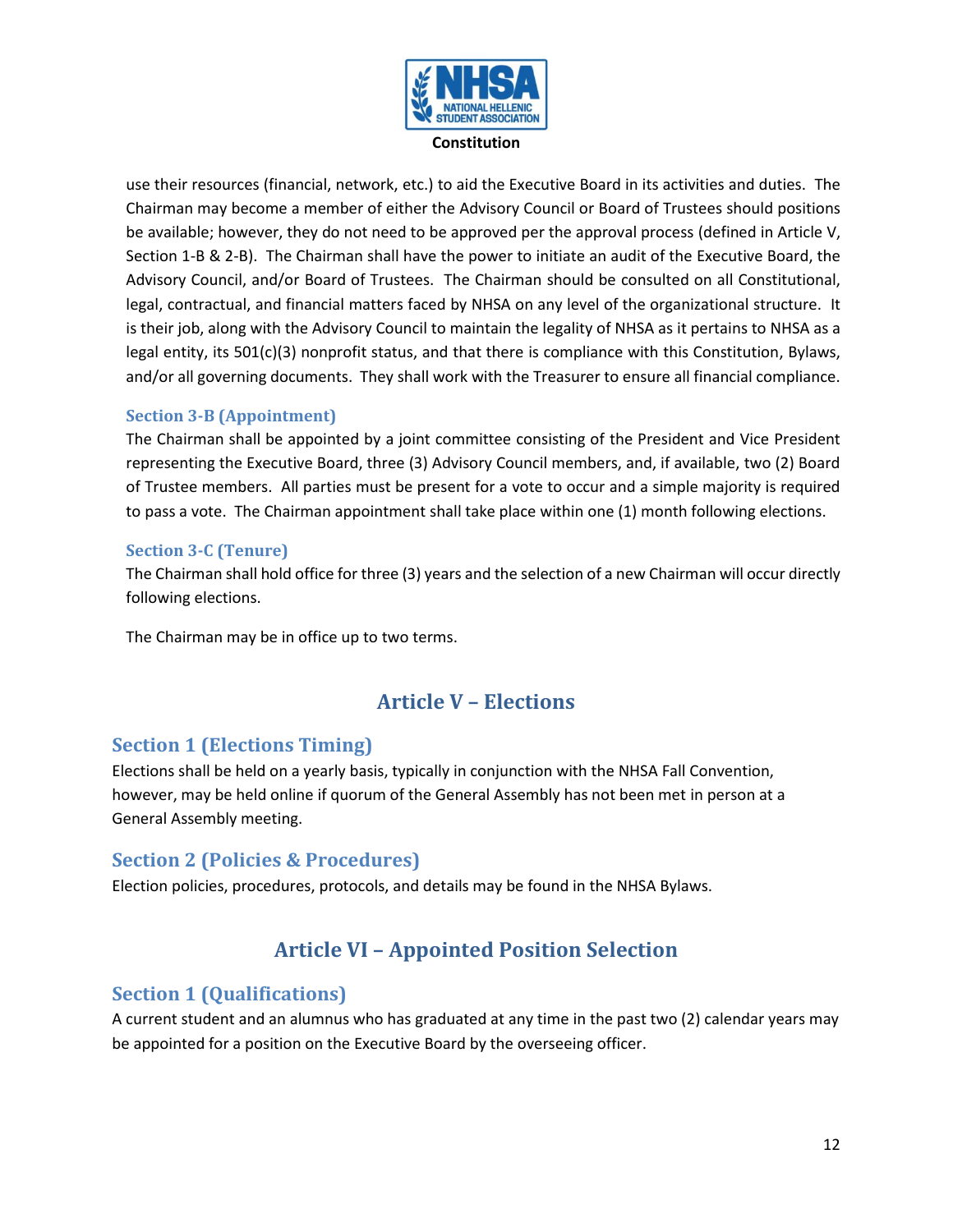

## <span id="page-12-0"></span>**Section 2 (Policies & Procedures)**

<span id="page-12-1"></span>Appointed position selection policies, procedures, protocols, and details may be found in the NHSA Bylaws.

# **Article VII – Vacancies**

## <span id="page-12-2"></span>**Section 1 (Types of Vacancy)**

Any member of the Executive Board, Advisory Council, Board of Trustees, or the Chairman may resign by submitting a written letter/e-mail of resignation. Any individual of the above stated bodies may also be impeached from their position per the guidelines in the Bylaws, Constitution, and governing documents.

### <span id="page-12-3"></span>**Section 2 (Policies & Procedures)**

Vacancy policies, procedures, protocols, and details may be found in the NHSA Bylaws.

## <span id="page-12-4"></span>**Article VIII – Amending the Constitution, Bylaws & Governing Documents**

### <span id="page-12-5"></span>**Section 1 (Amendment Proposals)**

Any Member-Chapter, in good standing, may propose amendments to the Constitution or governing documents with endorsement of three (3) other Member-Chapters. Endorsements may take place prior to or during the General Assembly meeting. Amendments shall be discussed and voted on during a General Assembly meeting with notice to the Executive Board. An Executive Board member, Advisory Council member, Board of Trustee member, and/or the Chairman may propose amendments to the Constitution, Bylaws, and/or governing documents with a simple majority approval from that governing body and may present the amendment(s) to the General Assembly without endorsement from the Member-Chapters.

General edits (i.e. spelling mistakes, incorrect sentence, etc.) that do not, under any circumstances, change the meaning of the Constitution, Bylaws, and/or other governing documents, may be voted on and approved by the Executive Board by a simple majority without the need of a proposal and without the need of a vote of approval from the General Assembly.

Amendment policies, procedures, protocols, and details may be found in the NHSA Bylaws.